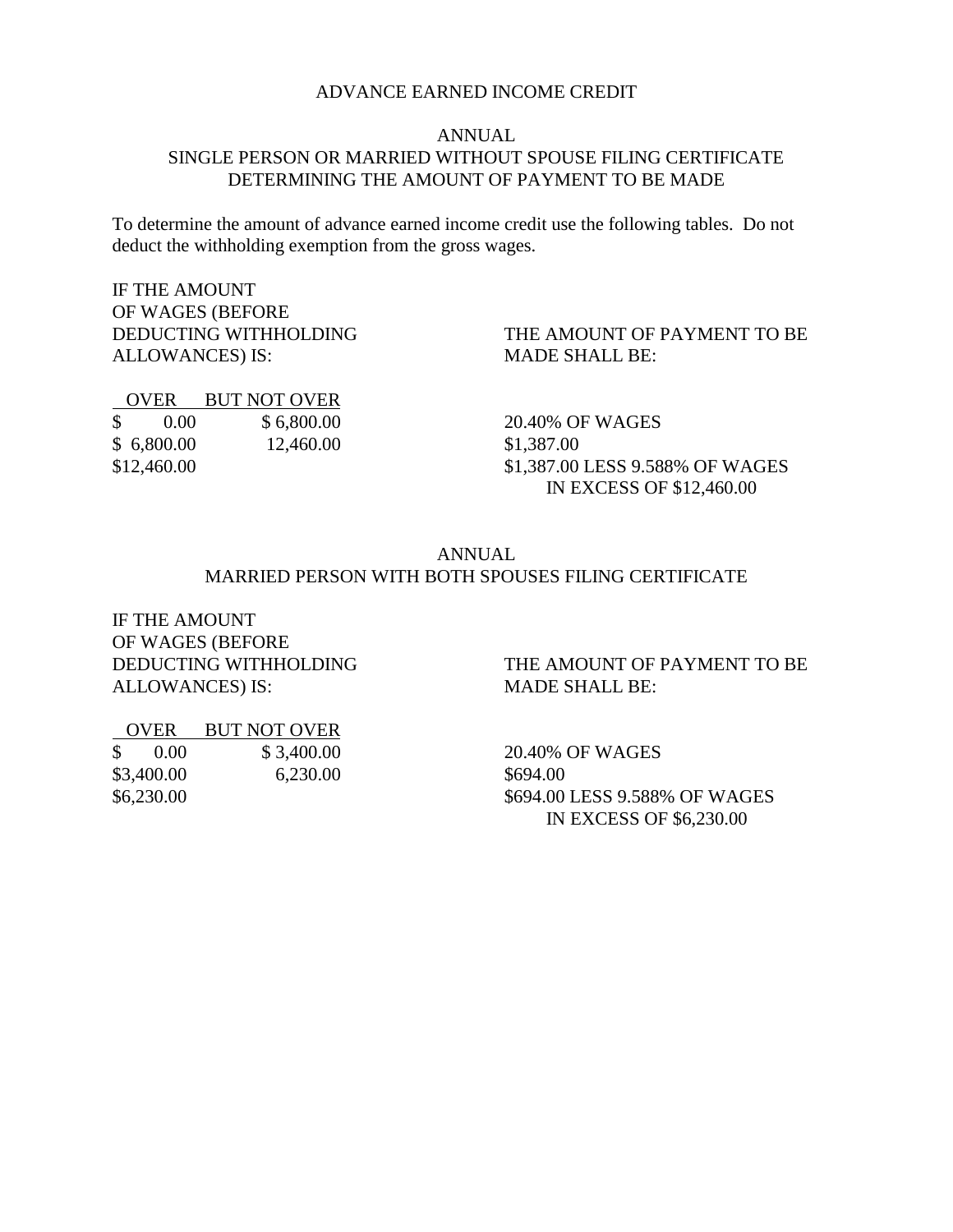

# **Instructions**

### **Purpose**

Use Form W-5 if you are eligible to get part of the EIC in advance with your pay and choose to do so. The amount you can get in advance generally depends on your wages. If you are married, the amount of your advance EIC payments also depends on whether your spouse has filed a Form W-5 with his or her employer. However, your employer cannot give you more than \$1,387 throughout 1999 with your pay.

If you do not choose to get advance payments, you can still claim the EIC on your 1999 tax return.

#### **What Is the EIC?**

The EIC is a credit for certain workers. It reduces tax you owe. It may give you a refund even if you do not owe any tax. For 1999, the EIC can be as much as \$2,312 if you have one qualifying child or \$3,816 if you have more than one qualifying child. If you do not have a qualifying child, you may still be eligible for a credit of up to \$347, but you **cannot** receive advance EIC payments. See **Who Is a Qualifying Child?** on page 2.

#### **Who Is Eligible To Get Advance EIC Payments?**

You are eligible to get advance EIC payments if **all three** of the following apply.

**1.** You have at least one qualifying child.

**2.** You expect that your 1999 earned income and modified AGI (adjusted gross income) will each be less than \$26,928. Include your spouse's income if you plan to file a joint return. As used on this form, earned

income does not include amounts inmates in penal institutions are paid for their work or workfare payments (defined below). For most people, **modified AGI** is the same as adjusted gross income. But see the 1998 revision of **Pub. 596,** Earned Income Credit, for information about how to figure your 1999 modified AGI if you expect to receive tax-exempt interest; nontaxable payments from a pension, annuity, or an IRA; or you plan to file a 1999 Form 1040.

**3.** You expect to be able to claim the EIC for 1999. To find out if you may be able to claim the EIC, answer the questions on page 2.

**Workfare payments.** These are cash payments certain families receive from a state or local agency that administers public assistance programs funded under the Federal Temporary Assistance for Needy Families program in return for **(1)** work experience activities (including work associated with remodeling or repairing publicly assisted housing) if sufficient private sector employment is not available, or **(2)** community service program activities.

## **How To Get Advance EIC Payments**

If you are eligible to get advance EIC payments, fill in the 1999 Form W-5 at the bottom of this page. Then, detach it and give it to your employer. If you get advance payments, you **must** file a 1999 Federal income tax return.

You may have only **one** Form W-5 in effect at one time. If you and your spouse are both employed, you should file separate Forms W-5.

*(Continued on page 2)* 

|                                                                                                                                                                                                                                                                                                                                                                                                                                                                          | Give the lower part to your employer; keep the top part for your records.                                                                                                                                                                                               |  |                   |  |
|--------------------------------------------------------------------------------------------------------------------------------------------------------------------------------------------------------------------------------------------------------------------------------------------------------------------------------------------------------------------------------------------------------------------------------------------------------------------------|-------------------------------------------------------------------------------------------------------------------------------------------------------------------------------------------------------------------------------------------------------------------------|--|-------------------|--|
| Form $W-5$                                                                                                                                                                                                                                                                                                                                                                                                                                                               | Earned Income Credit Advance Payment Certificate<br>$\blacktriangleright$ Use the current year's certificate only.<br>$\triangleright$ Give this certificate to your employer.<br>This certificate expires on December 31, 1999.                                        |  | OMB No. 1545-1342 |  |
| Department of the Treasury<br>Internal Revenue Service                                                                                                                                                                                                                                                                                                                                                                                                                   |                                                                                                                                                                                                                                                                         |  |                   |  |
| Type or print your full name<br>Your social security number                                                                                                                                                                                                                                                                                                                                                                                                              |                                                                                                                                                                                                                                                                         |  |                   |  |
|                                                                                                                                                                                                                                                                                                                                                                                                                                                                          | Note: If you get advance payments of the earned income credit for 1999, you must file a 1999 Federal income tax return. To get advance<br>payments, you must have a qualifying child and your filing status must be any status except married filing a separate return. |  |                   |  |
| Yes  <br>No.<br>1 Lexpect to be able to claim the earned income credit for 1999, I do not have another Form W-5 in effect with any<br>other current employer, and I choose to get advance EIC payments and a substitution of the current employer, and I choose to get advance EIC payments and a substitution of the current employer, and I choose to get advance<br>3<br>4 If you are married, does your spouse have a Form W-5 in effect for 1999 with any employer? |                                                                                                                                                                                                                                                                         |  |                   |  |

Under penalties of perjury, I declare that the information I have furnished above is, to the best of my knowledge, true, correct, and complete.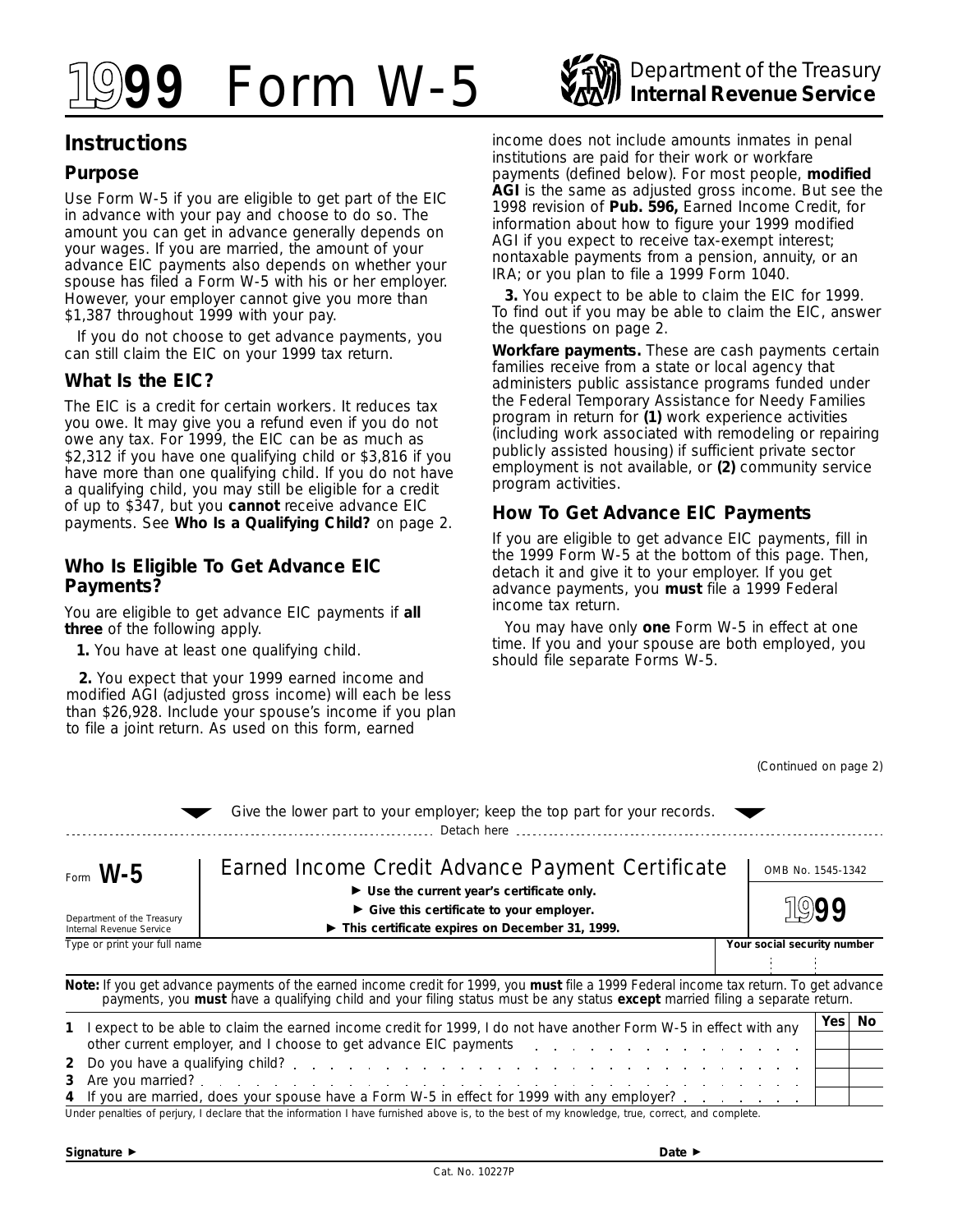# **Questions To See if You May Be Able To Claim the EIC for 1999**

**Caution:** *You cannot claim the EIC if you plan to file either Form 2555 or Form 2555-EZ (relating to foreign earned income) for 1999. You also cannot claim the EIC if you are a nonresident alien for any part of 1999 unless you are married to a U.S. citizen or resident and elect to be taxed as a resident alien for all of 1999.* 

| 1                                                                                                                                                                                                                           | Do you have a qualifying child? Read Who Is a Qualifying Child? that starts below before you answer this question. If the<br>child is married, be sure you also read Married child on page 3.                                                                                                                                                                                                        |                                                                                                                                                                                                                                                                  |  |
|-----------------------------------------------------------------------------------------------------------------------------------------------------------------------------------------------------------------------------|------------------------------------------------------------------------------------------------------------------------------------------------------------------------------------------------------------------------------------------------------------------------------------------------------------------------------------------------------------------------------------------------------|------------------------------------------------------------------------------------------------------------------------------------------------------------------------------------------------------------------------------------------------------------------|--|
|                                                                                                                                                                                                                             | $\Box$ No. Stop. You may be able to claim the EIC but you cannot get advance EIC payments.<br>$\Box$ Yes. Go to question 2.                                                                                                                                                                                                                                                                          |                                                                                                                                                                                                                                                                  |  |
|                                                                                                                                                                                                                             | and you expect to file a joint return for 1999, this rule does not apply.                                                                                                                                                                                                                                                                                                                            | Caution: If the child is a qualifying child for both you and another person, you can treat the child as your qualifying child only<br>if you expect your 1999 modified AGI to be higher than the other person's modified AGI. If the other person is your spouse |  |
| $\mathbf{2}$                                                                                                                                                                                                                | Do you expect your 1999 filing status to be Married filing a separate return?<br>$\Box$ Yes. Stop. You cannot claim the EIC.<br>$\Box$ No. Go to question 3.                                                                                                                                                                                                                                         |                                                                                                                                                                                                                                                                  |  |
|                                                                                                                                                                                                                             | $\pi$ If you expect to file a joint return for 1999, include your spouse's income when answering questions 3 and 4.                                                                                                                                                                                                                                                                                  |                                                                                                                                                                                                                                                                  |  |
| 3                                                                                                                                                                                                                           | Do you expect that your 1999 earned income and modified AGI (see page 1) will each be less than \$26,928 (less than \$30,580<br>if you have more than one qualifying child)?<br>$\Box$ No. Stop. You cannot claim the EIC.                                                                                                                                                                           |                                                                                                                                                                                                                                                                  |  |
|                                                                                                                                                                                                                             | modified AGI will be \$26,928 or more.                                                                                                                                                                                                                                                                                                                                                               | □ Yes. Go to question 4. But remember, you cannot get advance EIC payments if you think your 1999 earned income or                                                                                                                                               |  |
| 4                                                                                                                                                                                                                           | Do you expect that your 1999 investment income will be more than \$2,350? For most people, investment income is the total<br>of their taxable interest and dividends and tax-exempt interest. However, if you plan to file a 1999 Form 1040, see the 1998<br>Form 1040 instructions to figure your investment income.<br>$\Box$ Yes. Stop. You cannot claim the EIC.<br>$\Box$ No. Go to question 5. |                                                                                                                                                                                                                                                                  |  |
| 5.                                                                                                                                                                                                                          | Do you expect that you (or your spouse if filing a joint return) will be a qualifying child of another person for 1999?<br>$\Box$ No. You may be able to claim the EIC.<br>Yes. You cannot claim the EIC.                                                                                                                                                                                            |                                                                                                                                                                                                                                                                  |  |
|                                                                                                                                                                                                                             | This Form W-5 expires on December 31, 1999. If you                                                                                                                                                                                                                                                                                                                                                   | Who Is a Qualifying Child?                                                                                                                                                                                                                                       |  |
| are eligible to get advance EIC payments for 2000, you<br>must file a new Form W-5 next year.<br>You may be able to get a larger credit when you<br>file your 1999 return. For details, see Additional<br>Credit on page 3. |                                                                                                                                                                                                                                                                                                                                                                                                      | Any child who meets all three of the following<br>conditions is a qualifying child.                                                                                                                                                                              |  |
|                                                                                                                                                                                                                             |                                                                                                                                                                                                                                                                                                                                                                                                      | 1. The child is your son, daughter, adopted child,<br>stepchild, foster child, or a descendant (for example,<br>your grandchild) of your son, daughter, or adopted<br>child.                                                                                     |  |

. . . . . . . . . . . . . . .

. . . . . . . . . . . . . . . . . . .